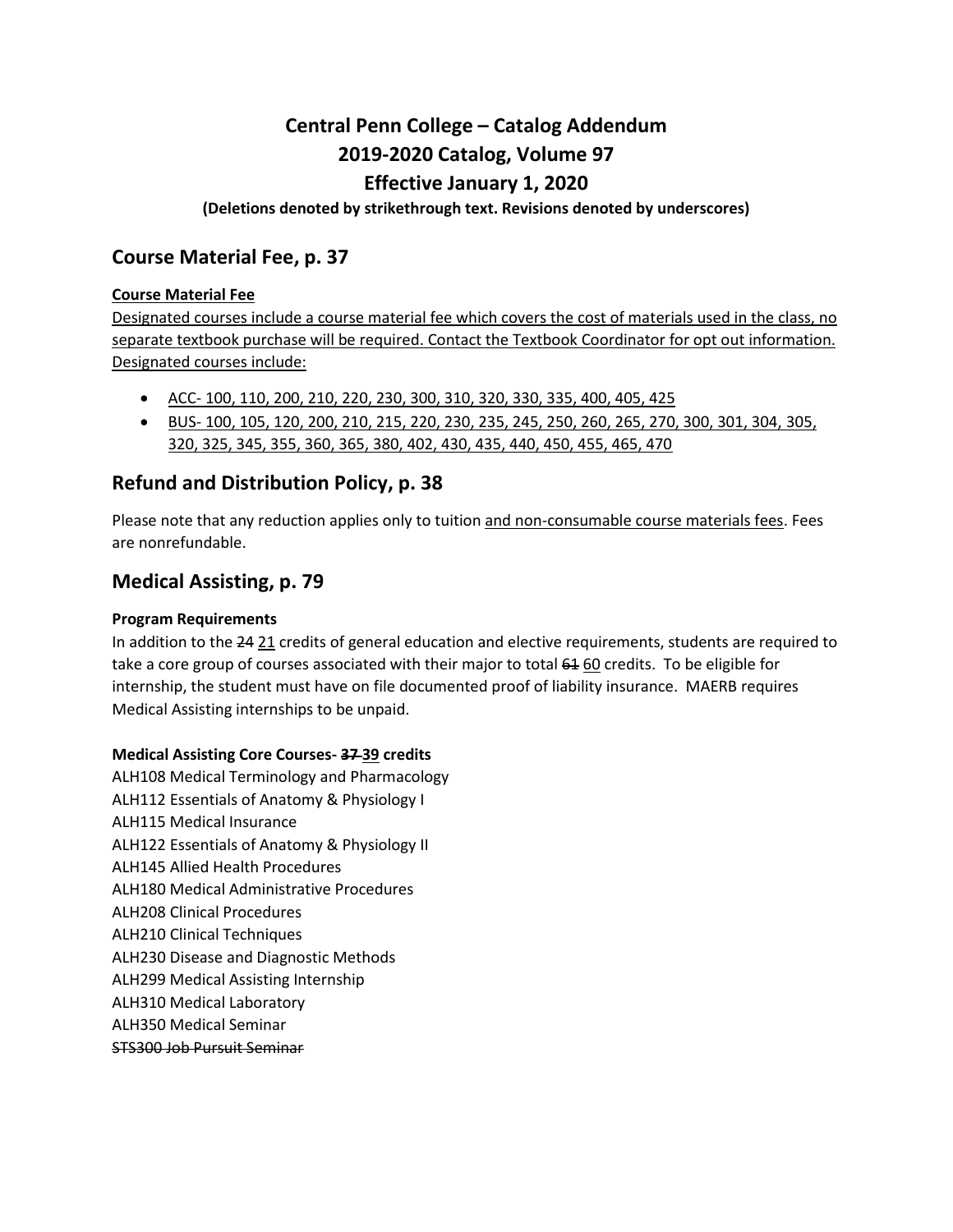## **Occupational Therapy Assistant, p. 79**

#### **Program Requirements**

In addition to the 36 30 credits of general education and elective requirements, students are required to take a core group of 43 49 course credits associated with the OTA major, to total 79 credits. To be eligible for internship, the student must have on file documented proof of required immunizations, liability insurance, and current CPR certification. Criminal background check, child abuse clearance and FBI fingerprinting will be required for all fieldwork placements.

#### **Occupational Therapy Assistant Core Courses – 43 49 credits**

ALH120 Anatomy and Physiology I + (offered spring and fall terms) ALH120L Anatomy and Physiology I Lab + (offered spring and fall terms) ALH130 Anatomy and Physiology II + (offered summer and winter terms) ALH130L Anatomy and Physiology II Lab + (offered summer and winter terms) OTA100 Fundamentals of Occupational Therapy + (offered spring and fall terms) OTA108 Therapeutic Techniques I + (offered summer and winter terms) OTA110 Therapeutic Techniques II + (offered spring and fall terms) OTA200 Developmental Occupational Therapy + (offered spring and fall terms) OTA205 Occupational Therapy in Mental Health + (offered summer and winter terms) OTA210 Occupational Therapy in Physical Rehabilitation + (offered spring and fall terms) OTA215 Developing Professional Behaviors in Occupational Therapy + (offered summer and winter terms) OTA220 Occupational Therapy in Geriatrics + (offered spring and fall terms) OTA230 Pathology and Function (C+ to progress) (offered summer and winter terms) OTA299 Level II Fieldwork Experience STS300 Job Pursuit Seminar (+) - C+ to progress

# **Physical Therapy Assistant, p. 88**

## **Program Requirements**

In addition to the 36 33 credits of general education and elective requirements, students are required to take a core group of courses associated with their major to total 79 credits. Students are required to complete three internships prior to graduation; one two-week and two seven-week clinicals. To be eligible for internship, the student must have on file documented proof of required immunizations and liability insurance, as well as current CPR certification. An extensive criminal and child abuse background clearance are required for clinical placements. Students are responsible for all costs associated with clearances, immunizations, liability and health insurances and physical exams.

## **Physical Therapist Assistant Core Courses – 43 46 credits**

ALH120 Anatomy and Physiology I (offered winter and summer terms) ALH120L Anatomy and Physiology I Lab (offered winter and summer terms) ALH130 Anatomy and Physiology II (offered spring and fall terms) ALH130L Anatomy and Physiology II Lab